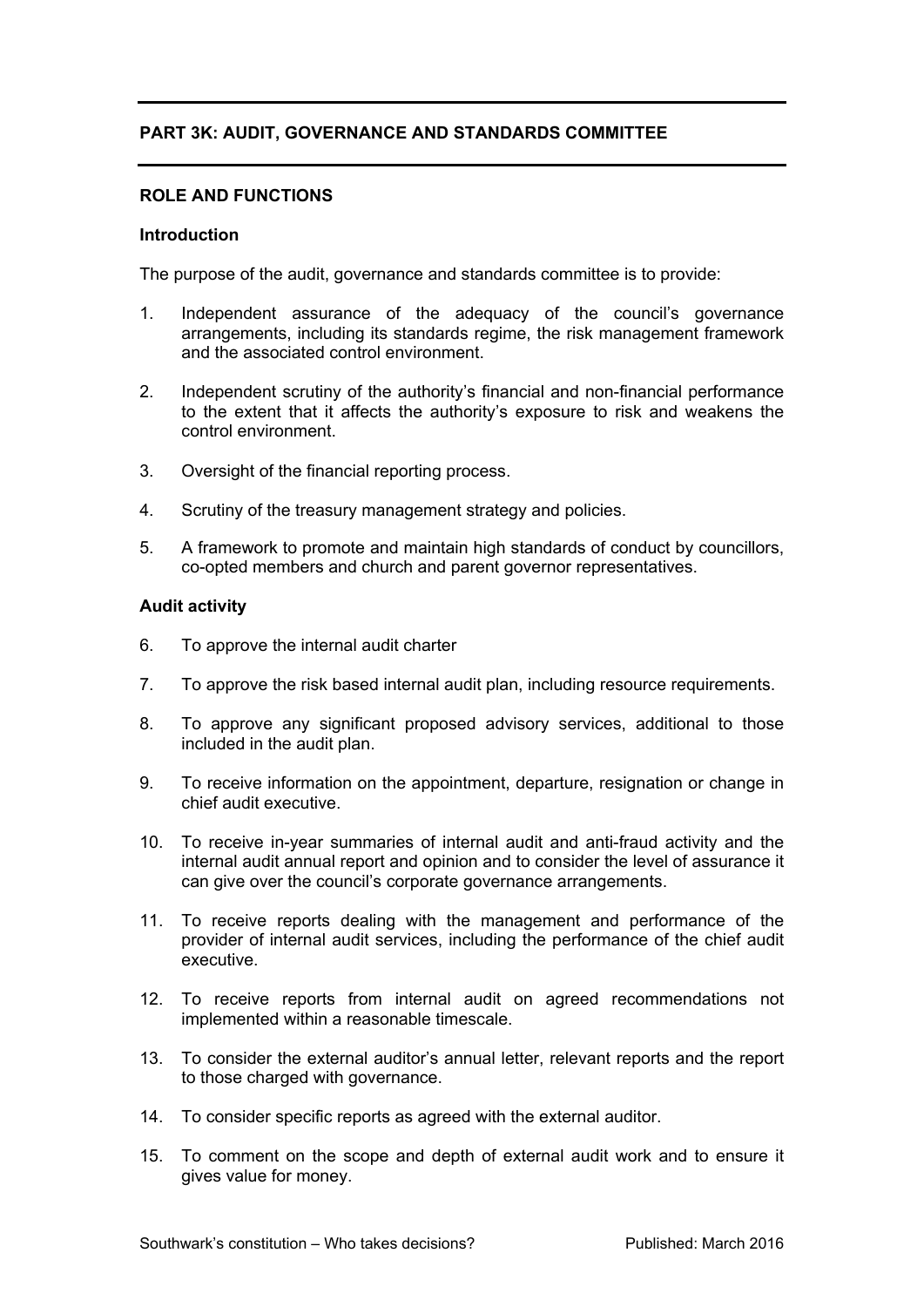- 16. To have oversight over the appointment of the external auditor.
- 17. To commission work from internal and external audit.

## **Accounts**

- 18. To review and approve the annual statement of accounts and specifically to consider compliance with appropriate accounting policies and whether there are any concerns arising from the financial statements or from the audit that need to be brought to the attention of the council.
- 19. To consider the external auditor's report to those charged with governance on issues arising from the audit of the accounts.

### **Treasury management**

20. To review and scrutinise the treasury management strategy and policies.

### **Governance activity**

- 21. To review any issue referred to it by the chief executive or a strategic director, or any council body.
- 22. To monitor the effective development and operation of risk management in the council.
- 23. To monitor the effective development and operation of corporate governance in the council and to agree actions necessary to ensure compliance with best practice.
- 24. To monitor council policies on 'whistle-blowing', the 'corporate anti-fraud strategy' and the council's complaints processes.
- 25. To receive reports from the statutory officers under the council's whistle blowing policy.
- 26. To provide strategic oversight on the use of the powers regulated by the Regulation of Investigatory Powers Act 2000 and to receive in-year reports on operational use.
- 27. To oversee the production of and agree the council's annual governance statement.
- 28. To review the council's compliance with its own and other published standards and controls.
- 29. To receive reports on retrospective contract related decisions as set out in contract standing orders.
- 30. To receive reports from the monitoring officer on any serious breach of the contract standing orders or procurement guidelines.